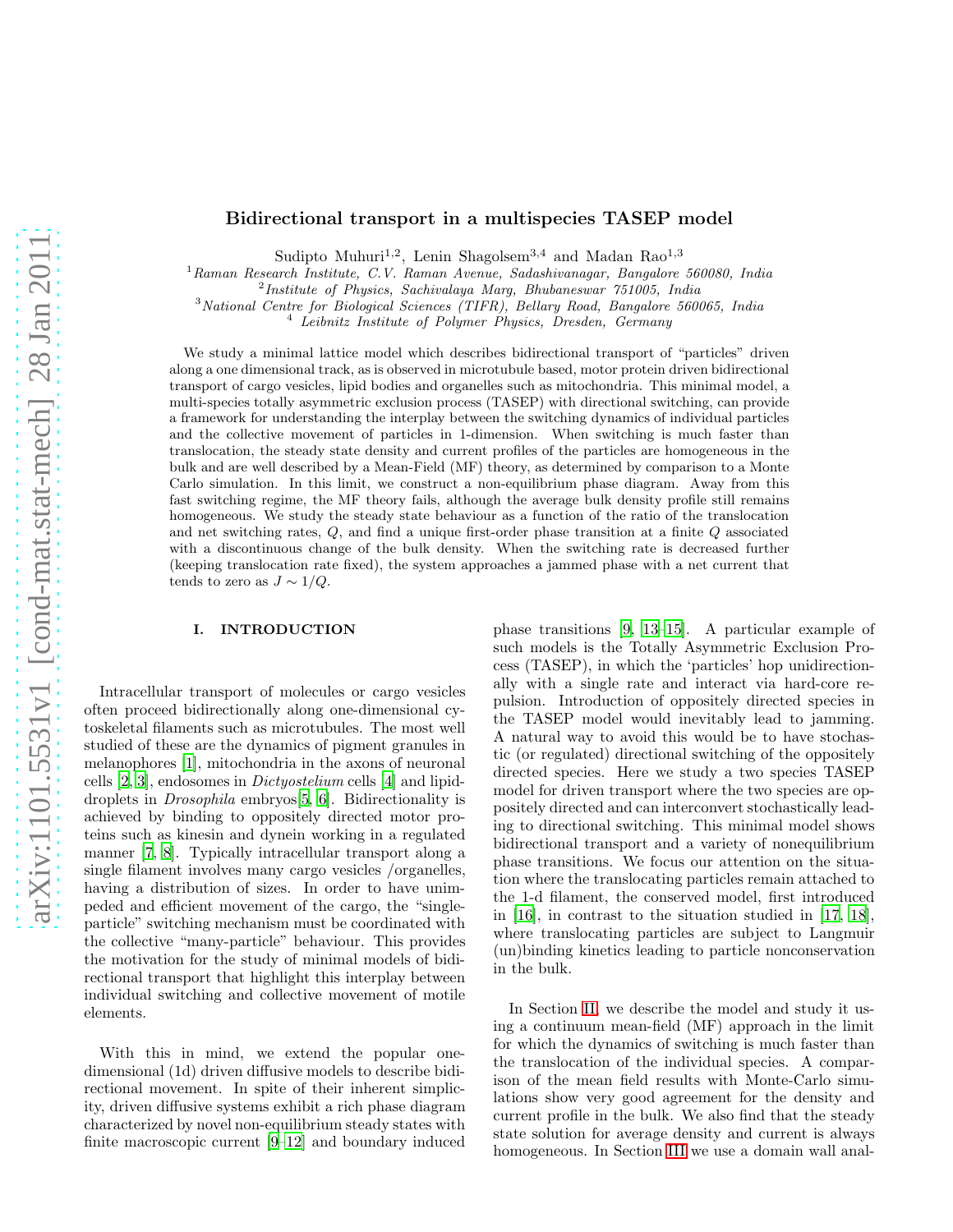ysis [\[13](#page-7-8)] to study perturbations of the steady states and construct a nonequilibrium phase diagram. The diverse nature of phases are analyzed in terms of variations of switching rate. The model also exhibits switching rate induced current reversal. Away from this fast switching regime, MF theory fails. In Section [IV,](#page-4-0) we use numerical simulations to systematically study departures from this fast switching limit. We study it in terms of the ratio of the translocation and net switching rates, Q. We find a first-order phase transition, associated with a discontinuous change of bulk density on variation of Q. For a fixed translocation rate when  $Q$  is increased further, the system approaches a jammed phase with a net current that approaches zero as  $J \sim 1/Q$  and a density profile that is independent of the boundary (un)loading rates. Finally in Section [V](#page-6-2) we discuss the possible ramifications of these results on filament based intracellular transport.

### <span id="page-1-0"></span>II. TWO SPECIES MODEL

Cargo vesicles bound to multiple  $+/-$  end directed motors moving along a microtubule, either make steps towards the  $+/-$  end or stop, as a result of the regulated switching of the bound motors. Thus, transitions in the cargo vesicle through 'chemical space' (defined by the states of the multiple motors) gives rise to movement in physical space (a translocation towards the  $+/-$  end or stationary). For a minimal model, we will restrict the instantaneous state of a 'particle' to be either in a  $(+)$ directed state or (−)-directed state, with fixed switching rates between them [\[19\]](#page-7-13). Switching can be a result of an internal regulatory mechanism attributed to self regulation by motors or external regulation [\[3](#page-7-0)]. The particle moves along the 1-dimensional filament of length L, represented by a lattice of N sites, labeled  $i = 0, \ldots, N-1$ , with lattice spacing  $\epsilon = L/N$ . The sites  $i = 0$  and  $i = N - 1$  define the left and the right boundary, respectively. Each site i is occupied by either  $(+), (-)$  or a vacancy  $(0)$ .

The  $(+)/(-)$  hop to the (right/left) with the same rate a, if and only if the adjacent site is vacant. The rate of switching  $k_{+}(k_{-})$  corresponds to interconversion rate from a right(left) moving state to left(moving) moving states. The  $(+)$  enters the left boundary with a rate  $\alpha_+$ if that site is vacant, and leaves the right boundary with a rate  $\beta_+$ . The (−) species enter the right boundary with a rate  $\alpha_$  if that site is vacant, and leaves the left boundary with a rate  $\beta$ <sub>-</sub>. Figure 1 is a schematic of the

various dynamic processes and the corresponding rates.



FIG. 1: Dynamical rules for the minimal model involving translocation, switching and entry/exit. The reversible switching rates between  $(+)$  and  $(-)$  are also shown.

The discrete equations motion for the left and right moving vesicles at site  $i$  are expressed in terms of occupation number operators,

$$
\frac{dn_i^{\pm}}{dt} = a \left[ n_{i+1}^{\pm} (1 - n_i^+ - n_i^-) - n_i^{\pm} (1 - n_{i+1}^+ - n_{i+1}^-) \right] \n- k_{\pm} n_i^{\pm} + k_{\mp} n_i^{\mp}
$$
\n(1)

for  $i = 1, \ldots, N - 2$ . The terms on the right hand side have their usual interpretation of gain and loss terms at each site  $i$ , arising from translocation and switching processes. The corresponding current for the left and right moving particles can be expressed as

$$
J_i^{\pm} = a n_i^{\pm} (1 - n_{i \pm 1}^{\pm} - n_{i \pm 1}^{\pm})
$$
 (2)

The vacancy occupation number  $n_i^0$  is determined by the conservation law  $n_i^0 + n_i^+ + n_i^- = 1$ .

The boundary conditions can be expressed in terms of the instantaneous vacancy number,  $n_i^0$ . At the left boundary site,  $i = 0$ , a vacancy enters, when either a  $(-)$ particle leaves the left boundary or a (+) particle hops to the neighbouring site in the bulk. Similarly a vacancy leaves the boundary site at the left boundary when either a (+) enters the boundary site,  $i = 0$  or a (-) particle enters this site the next neighbouring site in the bulk,  $i = 1$ . Accordingly,

$$
\frac{dn_0^0}{dt} = an_0^+ n_1^0 + \beta_- n_0^- - \alpha_+ n_0^0 - a n_1^- n_0^0 \tag{3}
$$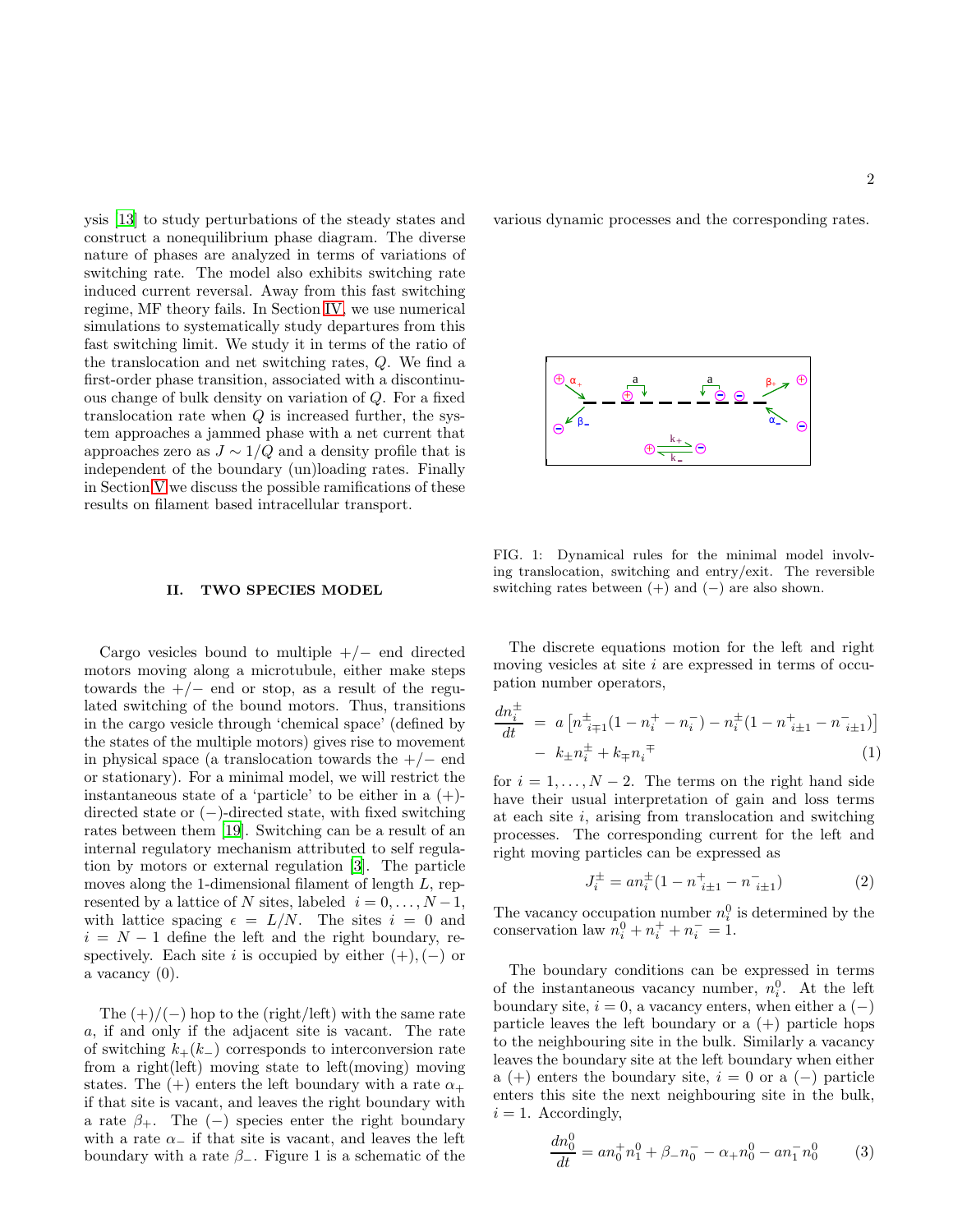Similarly the evolution of vacancies at the right boundary reads

$$
\frac{dn_{N-1}^0}{dt} = an_{N-1}^+ n_{N-2}^0 + \beta_+ n_{N-1}^+ - \alpha_- n_{N-1}^0 - an_{N-2}^+ n_{N-1}^0
$$
\n(4)

If one averages the occupation number of each species over the events that may occur between t and  $t + dt$  and over all histories up to time  $t$ , then the corresponding equations of motion for the expectation value of the occupation numbers are given by,

$$
\frac{d\langle n_i^{\pm}\rangle}{dt} = a[\langle n_{i+1}^{\pm}n_i^0\rangle - \langle n_i^{\pm}n_i^0\rangle] - k_{\pm}\langle n_i^{\pm}\rangle + k_{\mp}\langle n_i^{\mp}\rangle]
$$

For the boundary at  $i = 0$ ,

<span id="page-2-2"></span>
$$
\frac{d\langle n_0^0\rangle}{dt} = a\langle n_0^+ n_1^0\rangle + \beta_-\langle n_0^- \rangle - \alpha_+\langle n_0^0\rangle - a\langle n_1^- n_0^0\rangle \quad (6)
$$

For the boundary at  $i = N - 1$ ,

<span id="page-2-3"></span>
$$
\frac{d\langle n_{N-1}^0\rangle}{dt} = a\langle n_{N-1}^+ n_{N-2}^0\rangle + \beta_+\langle n_{N-1}^+\rangle - \alpha_-\langle n_{N-1}^0\rangle
$$
  

$$
- a\langle n_{N-2}^+ n_{N-1}^0\rangle
$$
 (7)

To determine the expectation value of occupation number one requires the knowledge of all higher order correlations which makes it analytically intractable [\[11\]](#page-7-14). In specific cases like TASEP, owing to special conservation laws, this moment hierarchy can be handled exactly using matrix methods [\[20](#page-7-15), [21\]](#page-7-16). In situations where the fluctuations of the number densities are smaller than mean density, a mean field approach works remarkably well [\[11](#page-7-14), [13\]](#page-7-8). We will see that mean field approach works very well when the process of interconversion is much faster than the translational hopping on the lattice, i.e.,  $k_+, k_- \gg a$ (referred to as the fast switching limit). However away from this limit, the mean field approach fails, as seen by comparing with results from Monte-Carlo simulations.

# A. Mean field and Continuum limit

Defining  $\rho_i^+ \equiv n_i^+$  and  $\rho_i^- \equiv n_i^-$ , the mean field approximation amounts to factorizing all the two-point correlators arising out of the different combinations of  $n_i^+, n_i^$ as a product of their averages,

$$
\langle n_i^{\pm} n_{i+1}^{\pm} \rangle = \langle n_i^{\pm} \rangle \langle n_{i+1}^{\pm} \rangle = \rho_i^{\pm} \rho_{i+1}^{\pm}
$$
\n(8)

After taking the expectation values of the operator equations, we go over to a continuum description. We normalize the total length of the lattice, L to 1 and let  $N \to \infty$ so that the lattice spacing  $\epsilon = \frac{L}{N} \to 0$  in the thermodynamic limit. The rescaled position variables are defined as  $x = i/N - 1, 0 \le x \le 1$  To go from discrete number representation to continuum density, we Taylor expand,

$$
\langle n_i^{\pm} \rangle = \rho_{\pm}(x)
$$
  

$$
\langle n_{i+1}^{\pm} \rangle = \rho_{\pm}(x) + \epsilon \rho_{\pm}'(x) + \frac{\epsilon^2}{2} \rho_{\pm}''(x) + \dots
$$
  

$$
\langle n_{i-1}^{\pm} \rangle = \rho_{\pm}(x) - \epsilon \rho_{\pm}'(x) + \frac{\epsilon^2}{2} \rho_{\pm}''(x) + \dots
$$
 (9)

It useful to re-express the two species densities  $\rho_+(x)$ and  $\rho_-(x)$  in terms of the total cargo density and the relative concentration of the different species,  $\rho = \rho_+ + \rho_$ and  $\phi = \rho_+ - \rho_-\$ . To leading order in  $\epsilon$ , the evolution equations then read as,

<span id="page-2-0"></span>
$$
\frac{\partial \rho}{\partial t} = -\epsilon a \frac{\partial}{\partial x} [\phi(1-\rho)] \tag{10}
$$

$$
\frac{\partial \phi}{\partial t} = -k_{+}(\rho + \phi) + k_{-}(\rho - \phi) - \epsilon a \frac{\partial}{\partial x} [\rho (1 - \rho)] (11)
$$

At steady state, Eq.[\(10\)](#page-2-0) implies that  $\phi(1-\rho)$  is constant in space. We note that  $-a\rho(1-\rho)$  is the expression for vacancy current. At steady state, in the absence of any sink and source terms in the bulk, the conservation of vacancies in the bulk implies that the vacancy current is spatially homogeneous. This implies that both  $\phi$  and  $\rho$  are individually spatially homogeneous at steady state.

In the thermodynamic limit of  $\epsilon \rightarrow 0$ , following  $Eq.(11)$  $Eq.(11)$ , the two densities become proportional to each other,

$$
\phi = \frac{(k_{-} - k_{+})\rho}{(k_{+} + k_{-})} = \frac{1 - K_{+}}{W_{+}}\rho(x)
$$
(12)

where we have introduced the effective ratio of interconversion rates  $K_{+} = \frac{k_{+}}{k_{-}}$  and  $W_{+} = 1 + K_{+}$ . From this relation we obtain the corresponding relation between the local occupancy of each species

<span id="page-2-1"></span>
$$
\rho_{+}(x) = K_{+}\rho_{-}(x) \tag{13}
$$

Using eq.[\(13\)](#page-2-1), the corresponding expressions for the steady state currents for the individual species are,

<span id="page-2-4"></span>
$$
J_{+} = a \rho_{+} (1 - W_{+} \rho_{+}) \tag{14}
$$

$$
J_{-} = -a \rho_{-}(1 - W_{+} \rho_{+}) \tag{15}
$$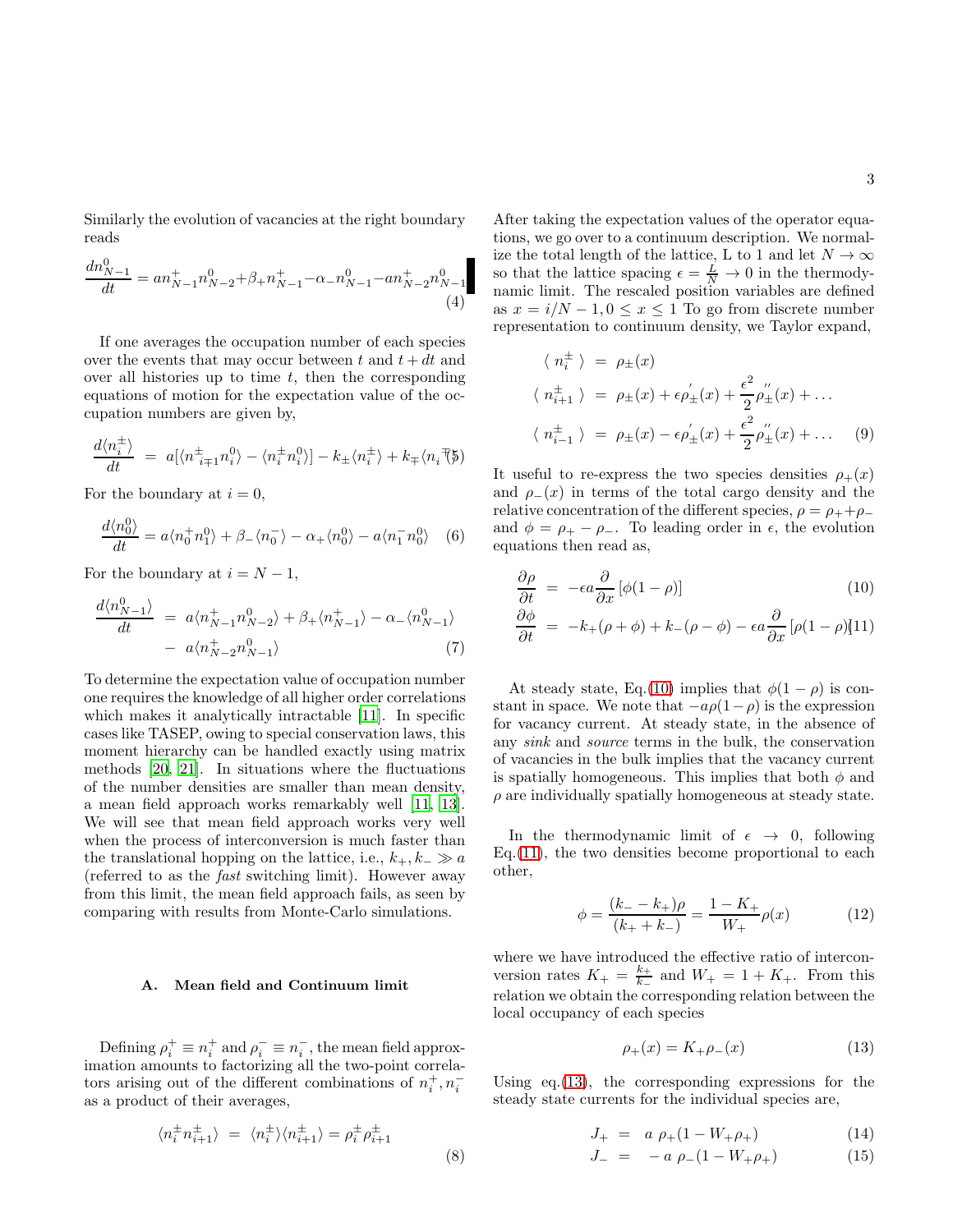

FIG. 2: Comparison of the steady state density and current profiles obtained by Monte Carlo with the Mean Field theory in the fast switching limit, shows very good agreement between Monte- Carlo simulation and MF results. These steady state profiles are for the High Density (HD) phase. (a) Profile for Density of (+) and (-) (b) Normalized current:  $J = J_{\pm}/a$ . Here  $\alpha_{+}/a = 0.3$ ,  $\beta_{+}/a = 0.2$ ,  $\alpha_{-}/a = 0.4$ ,  $\beta_{-}/a = 0.1$  and  $K_{+} = 0.5$ . Monte Carlo simulation is done for a system size  $N = 500.$ 

Eq.[\(10\)](#page-2-0) also implies that the currents  $J_+, J_-$  are constant in the bulk with no spatial variation. Further, they are related to each other by,

$$
J_- = -K_+ J_+
$$

The total particle current in the bulk reduces to,

$$
J(x) = J_{+}(x) + J_{-}(x) = (1 - K_{+})J_{+}(x)
$$
 (16)

which explicitly shows that switching dynamics due to regulatory mechanism allows for current reversal. For  $0 < K<sub>+</sub> < 1$ , the overall flux of vesicles is from left to right while for  $K_+ > 1$ , the overall flux is from right to left.

### B. Boundary Condition

The steady state condition at the boundaries, is that the entry and exit rates of vacancies should match. In the thermodynamic limit, the entry and exit rates of the vacancies at site  $i = 0$  read,

$$
R_{ent} = \rho_{+}(0) [1 - \rho_{+}(0) - \rho_{-}(0)] + \beta_{-}\rho_{-}(0)
$$
  
\n
$$
R_{ext} = [\alpha_{+} + \rho_{-}(0)] [1 - \rho_{+}(0) - \rho_{-}(0)] \tag{17}
$$

This also follows as a consequence of Eq.[\(6\)](#page-2-2) and Eq.[\(7\)](#page-2-3) after appropriately invoking the Mean-Field limit and then taking the continuum limit. At steady state  $R_{ent} = R_{ext}$ . Using the fact that  $\rho_+ = K_+\rho_-$  we obtain,

$$
\rho_{+}(0) = \frac{M \mp \left[M^2 - 4\alpha_{+}W_{+} \left(1 - K_{+}\right)\right]^{\frac{1}{2}}}{2W_{+} \left(1 - K_{+}\right)} \tag{18}
$$

where  $M = \alpha_+ W_+ + \beta_- K_+ + 1 - K_+$ . Similarly, at the right boundary of the filament,  $x = 1$ ,

$$
\rho_{+}(1) = \frac{P + \left[P^2 + 4\alpha_{-}W_{+} \left(1 - K_{+}\right)\right]^{\frac{1}{2}}}{2W_{+} \left(1 - K_{+}\right)} \tag{19}
$$

where  $P = -\alpha_{-}W_{+} - \beta_{+} + 1 - K_{+}$ .

#### <span id="page-3-0"></span>III. PHASES AND DOMAIN WALL ANALYSIS

In the limit of  $\epsilon \to 0$ , both the boundary conditions cannot be satisfied simultaneously. Therefore either the steady state solution satisfies the boundary condition at the left  $(x = 0)$  or it satisfies the boundary condition at the right  $(x = 1)$  and both of these correspond to the two possible stationary states and correspondingly two different phases.

In addition, there is a one more phase, the maximal current phase. It corresponds to a situation where the stationary state is independent of the entry and exit rates of particles at the boundaries and the state is determined by maximizing the current in the lattice. Maximizing the expression for currents in eq.[\(14\)](#page-2-4), the density and current in this phase are,

$$
\rho_{+} = \frac{1}{2W_{+}}
$$
  

$$
J_{+} = \frac{1}{4W_{+}}
$$
 (20)

Thus, similar to TASEP, there are three possible phases : Low density (LD) phase corresponding to stationary state satisfying the left boundary condition at  $x = 0$ , a High density (HD) phase corresponding to stationary state satisfying the right boundary condition at  $x = 1$  and a maximal current (MC) phase corresponding to the stationary state which is independent of the boundary conditions.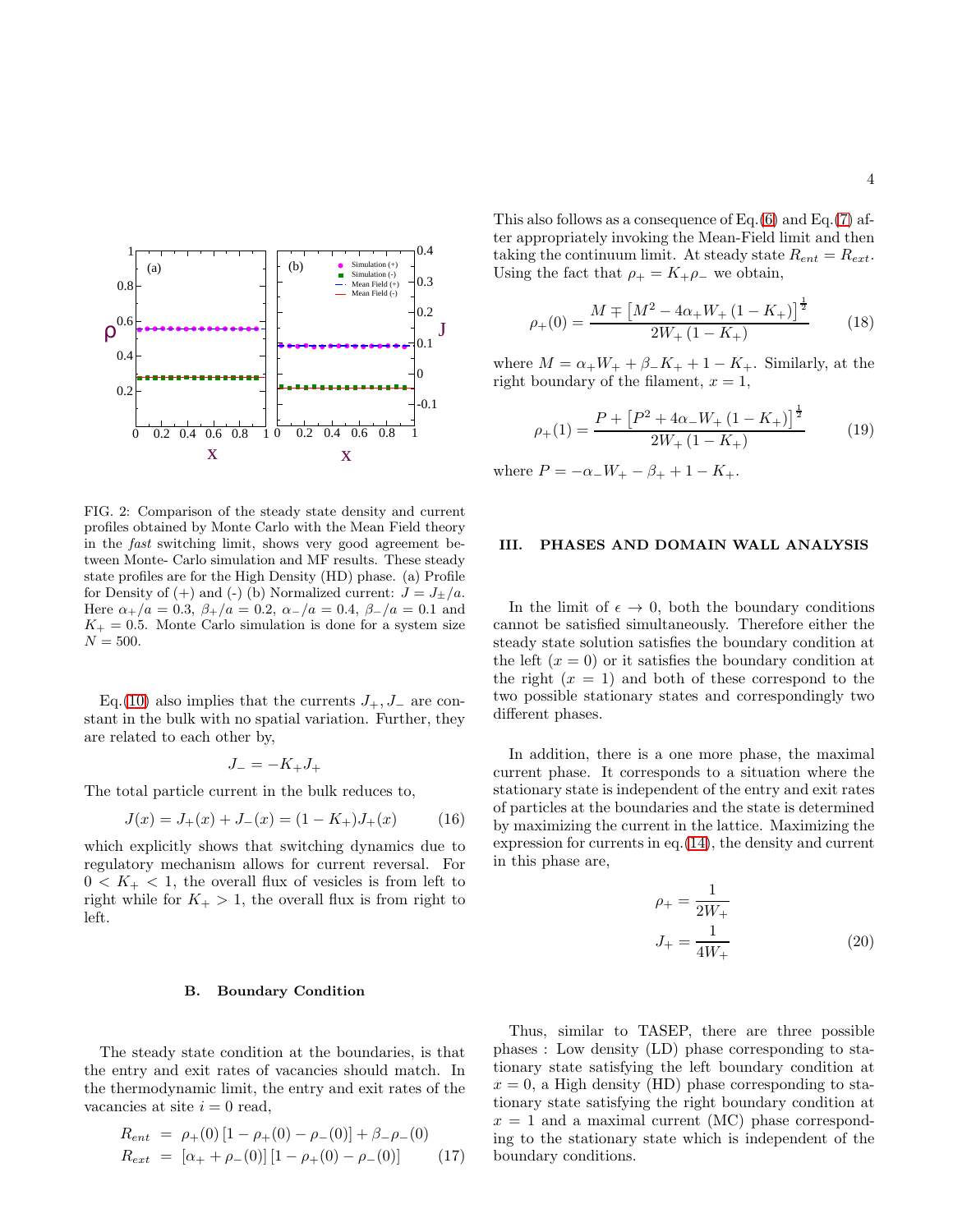

FIG. 3: Phase diagram in the  $\alpha_+ - \beta_+$  plane, for fixed values  $K_{+} = 0.5, \beta_{-} = 0.1.$  (a)  $\alpha_{-} = 0.4$  and (b)  $\alpha_{-} = 0.6.$  Beyond the multicritical point at  $\alpha^* = 0.5$ , there is no MC phase, like in case of (b).

In order to *construct* the phase diagram, we need a selection criterion for a given phase. A reasonable selection criterion is provided by the domain wall analysis [\[13\]](#page-7-8). A domain wall is initially constructed as an interfacial region separating two distinct stationary states. If this configuration is unstable, then the domain wall will move to totally eliminate the unstable state. At phase coexistence, the domain wall velocity will be zero.

The expression for the velocity of the domain wall is

<span id="page-4-1"></span>
$$
V_d = \frac{J_+^R - J_+^L}{\rho_+^R - \rho_+^L},\tag{21}
$$

where  $J_{+}^{R}$ ,  $\rho_{+}^{R}$  are the density and current to the right of the domain wall and  $J^L_+, \rho^L_+$  are the density and current to the left of the domain wall.

To obtain the LD-MC phase boundary, we compute the velocity of the LD-MC domain wall. Taking  $\rho_R^+$  =  $\rho_{MC}^+$  and  $\rho_L^+ = \rho_{LD}^+$ , and putting  $V_d = 0$  in eq.[\(21\)](#page-4-1), we obtain the equation for the LD-MC phase boundary,

$$
\alpha_{+} = \frac{1}{2 W_{+}} \left( 2\beta_{-} K_{+} + 1 - K_{+} \right), \tag{22}
$$

which in the  $\alpha_+ - \beta_+$  plane, is a straight line parallel to  $\alpha_+$  axis. To obtain the MC-HD phase boundary, we compute the velocity of the MC-HD domain wall. Taking  $\rho_L^+ = \rho_{MC}^+$  and  $\rho_R^+ = \rho_{HD}^+$ , and putting  $V_d = 0$ , we obtain the equation of the MC-HD phase boundary,

$$
\beta_{+} = \frac{1}{2} \left( 1 + 2\alpha_{-}W_{+} - K_{+} \right), \tag{23}
$$

which is a straight line parallel to  $\beta_+$  axis. We see that beyond a critical value of  $\alpha_-$  (a multicritical point), the maximal current phase does not occur in physical range of entry and exit rates. Thus the high density phase and the low density phase are the only two phases which can occur in such a situation. Finally, the LD-HD phase boundary is given by,

$$
\beta_{+} = (1 - K_{+} - \alpha_{-}W_{+}) + \frac{4\alpha_{-}(1 - K_{+}^{2}) - Z^{2}}{2Z}
$$
 (24)

where,  $Z = 2[\frac{1}{W_+} - \rho_+(0)](1 - K_+^2)$ . Note that unlike TASEP, the phase boundary separating the low and high density phases is not a straight line. Fig. 3 shows the mean field phase diagrams and effect of control parameter in expelling the maximal current phase.

## <span id="page-4-0"></span>IV. BREAK DOWN OF MEAN FIELD AND APPROACH TO JAMMING

So far our study has been restricted to the fast switching regime, where the rates of interconversion are faster than translocation. In order to study deviations away from this particular limit, we define a dimensionless parameter  $Q = \frac{a}{k_+ + k_-}$ , which is the ratio of the translocation rate and the net switching rate. Thus fast switching corresponds to the limit of  $Q = 0$ .

Most realistic cellular situations are far from this fastswitching limit. To see this, we estimate the typical values of Q for transport of lipid-droplets in wild type Drosophila embryos [\[6\]](#page-7-3). The average run velocity of the lipid droplet, before a switching or pause event, is measured to be  $\sim 0.2 \mu m s^{-1}$  for short runs  $(0.03 - 0.1 \mu m)$ and  $\sim 0.5 \mu m s^{-1}$  for long runs  $(0.5 - 1 \mu m)$  [\[6\]](#page-7-3). From this, we estimate the switching rates to be in the range of  $\sim$   $(1-4)s^{-1}$ . Assuming a step size for a single kinesin motor be 8nm and using the measured values for average run velocity, we estimate the typical translocation rate a to be  $\sim (25-50)s^{-1}$ , This would imply that the typical range of  $Q$  would be between  $3 - 25$ .

Can we employ the same theoretical mean field strategy, as in the  $Q = 0$  limit ? Unfortunately we find that the mean field predictions fail completely when  $Q > 0$ , as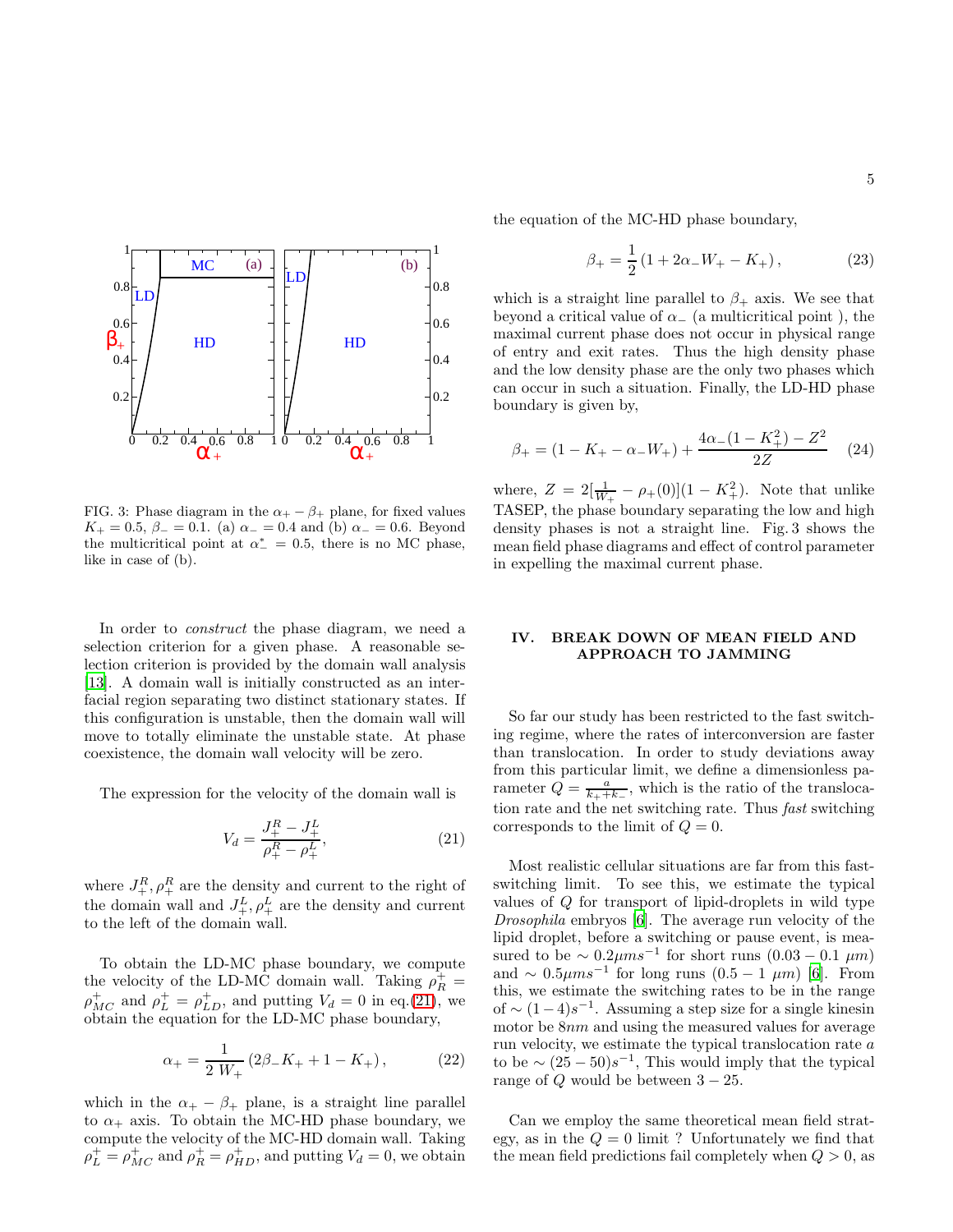

FIG. 4: (a) Density profile of  $\rho_+$  as a function of  $Q = \frac{a}{k_+ + k_-}$ , the ratio of translocation and switching rate, which measures the deviation from the fast switching limit. The dashed line is the MF prediction for density in HD phase. (b) Plot of the corresponding discontinuous change of bulk density at  $Q =$ 0.84, a first order transition from a LD phase to a HD phase. Here  $\alpha_+/a = 0.2$ ,  $\beta_+/a = 0.5$ ,  $\alpha_-/a = 0.4$ ,  $\beta_-/a = 0.8$  and  $K_{+} = 0.25$ . Monte Carlo simulation is done for a system size  $N = 1000.$ 

is revealed by comparison with Monte Carlo simulations. Our 'exact' analytic study in the  $Q = 0$  limit is nevertheless useful in providing a conceptual basis to analyze the numerical simulations when  $Q > 0$ .

In Fig. 4 we show the density profile obtained for different values of Q, keeping the entry and exit rates of particles at the boundaries fixed. Fig. 4(a) shows how for values of Q close 0, the MF prediction for densities matches well with the Monte-Carlo simulations. The parameter values shown in the figure correspond to a region in Low Density  $(LD)$  phase. On increasing  $Q$ , the bulk density increases continuously and starts deviating from the MF prediction. However the ratio of densities of the two species expressed in eq.[\(13\)](#page-2-1) remains unaltered with change in Q. The corresponding value of current in the system also deviates from the MF value and decreases continuously with the increase in Q. Fig. 4(b) shows that at  $Q \approx 0.84$ , there is a first order transition, associated with a discontinuous change of density from a low density (LD) phase to a high density (HD) phase. The current remains continuous across the phase transition. This non-equilibrium phase transition is unique, arising out of an interplay between translocation and switching dynamics in this driven system. However if the initial phase at



FIG. 5: (a) Plot of vacancy density as a function of Q is shown. (b) Variation of the current of the  $(+)$  species,  $J_+$ as a function of  $Q$  is shown. The current decreases with increasing Q, diverging strongly from mean field predictions and asymptotically approaching zero for  $Q \to \infty$ . Inset figure shows the plot of  $\log Q$  vs  $\log J_+$  for the same data as in (b). A straight line fit to the inset plot for data points for which  $Q \geq 2$  shows that  $J \sim Q^{\nu}$ , where  $\nu \approx -1.097$ . Here  $\alpha_+/a = 0.3$ ,  $\beta_+/a = 0.5$ ,  $\alpha_-/a = 0.4$ ,  $\beta_-/a = 0.1$  and  $K_{+} = 0.5$ . Monte Carlo simulation is done for a system size  $N = 400.$ 

 $Q = 0$  is either a HD phase or maximal current (MC) phase then no such discontinuous change of density is observed on increasing Q. Instead the bulk density increases continuously with increase in  $Q$ , saturating to a maximum value.

Fig. 4(a) shows how the value of the density in the HD phase is significantly higher than the MF prediction. On further increasing  $Q$ , the density of  $(+)$  species increases and asymptotically approaches a maximum value. Correspondingly as shown in Fig.  $5(a)$ , the vacancy density reduces. With an increase of Q, the net current in the system approaches zero. Further, the steady state also becomes independent of the boundaries for higher values of Q. From the log-log plot it can inferred that the net current goes as,  $J \sim 1/Q$ , for large Q. This would imply that  $J \sim k_{\pm}$ ; so that when the switching rates are much smaller than the translocation rates, then the net particle flux in the lattice is controlled by the switching process alone.

However, as far as we can tell from our numerical studies of this model, we do not observe any jamming phase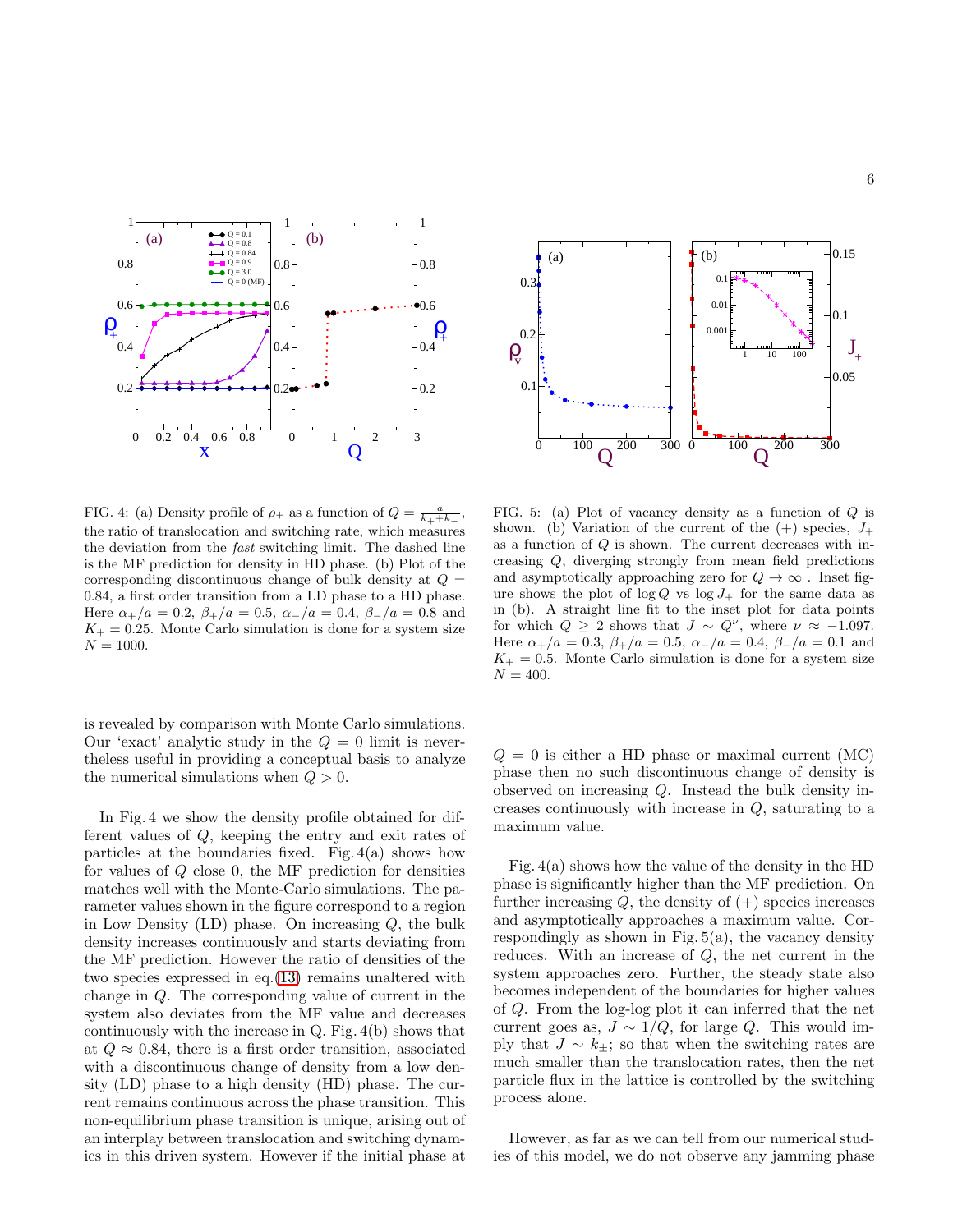transition at finite Q, upto the values of  $Q = 500$  that we have investigated. Beyond that due to the smallness of values of the current, statistically reliable values of current is difficult to obtain numerically. Figure 5(b) shows how  $J_+$  reduces and system approaches jamming. Although the average steady state profile is homogeneous, there is an increased tendency for the vacancies to cluster, as the system approaches jamming.

It is interesting to compare the steady state properties of the current model with other closely related model. In particular, a two species model proposed in [\[22\]](#page-7-17), with dynamic rules :  $+0 \rightarrow 0+$ ,  $0- \rightarrow -0$ ,  $+ - \rightleftharpoons -+$ , has some similarity with the dynamics of the model discussed here. It was found that for a closed ring, for a certain range of relative rates for the process  $+- \rightleftharpoons -+,$  there is a phase transition associated with the formation of three distinct domain which either move with constant drift velocity or remain in a pinned configuration, depending on the ratio of two species of particles. Apart from the nature of the boundary conditions, the crucial difference between the two models is the aspect of Charge-Parity (CP) conservation – while charge-parity is conserved in [\[22\]](#page-7-17), it is explicitly broken in our case because of the switching dynamics. We would like to explore whether the model that we discuss in this paper can also support such novel steady states, if we change the boundary conditions from open to closed.

Based only on our current numerical analysis it is difficult to assess whether this model has a finite Q phase transition to a jammed state with zero particle current or simply a crossover to jamming – clearly this issue needs to addressed analytically.

### <span id="page-6-2"></span>**CONCLUSIONS**

In this paper, we study a minimal lattice model which describes bidirectional transport of "particles" driven along a one dimensional track, as is observed in microtubule based, motor protein driven bidirectional transport of cargo vesicles, lipid bodies and organelles such as mitochondria. This model can be described as a multi-

species totally asymmetric exclusion process (TASEP) with directional switching and which obeys overall particle number conservation in the bulk. It provides a simple framework for understanding the interplay between the switching dynamics of individual particles and the collective movement of particles in 1-dimension.

The model exhibits various interesting features such as current reversal of the net cargo, depending on the effective ratio of the switching rate  $K_{+}$ . This aspect of the model is consistent with flux reversals observed in the transport of pigment granules in melanophore cellular extracts, wherein changing the hormonal conditions leads to alterations in the (un)binding rates of the motors [\[1\]](#page-6-0). The model predicts a multicritical behaviour; the maximal current phase is absent for the entire physical range of  $(\alpha_{+} - \beta_{+})$  phase plane beyond a critical value of  $\alpha_{-}$ . Switching rate induced phase transition is another interesting feature exhibited by this model : thus changes in the translocation rate or switching rates of the cargo using say biochemical methods, can lead to sharp changes in the average density profile of transported cargo.

A possible extension of the present model is to go beyond local particle conservation by explicitly allowing particles to exchange with the environment. Such a situation would typically arise when cargo vesicles moving along microtubules, detach from it and move along the surrounding actin meshwork for a short run time, before reattaching to the same microtubule at a different location. Since the individual actin filaments in the actin meshwork are short and orientationally uncorrelated, the movement of the cargo vesicles in the actin meshwork is effectively diffusive. This suggests that the dynamics of cargo vesicles along a microtubule embedded in a confined isotropic actin meshwork can be modeled by an appropriate non-conserved version of the current model.

#### VI. ACKNOWLEDGEMENTS

We would like to thank A. Dhar for useful discussions and suggestions. MR thanks a grant from CEFIPRA 3504-2.

- <span id="page-6-0"></span>[1] V. I. Rodionov, A. G. Hope, T. M. Svitkina and G. G. Borisy, Curr.Biol. 8, 165 (1998).
- <span id="page-6-1"></span>[2] R. L. Morris and P. J. Hollenbeck, J. Cell. Sc. 104, 917 (1993).